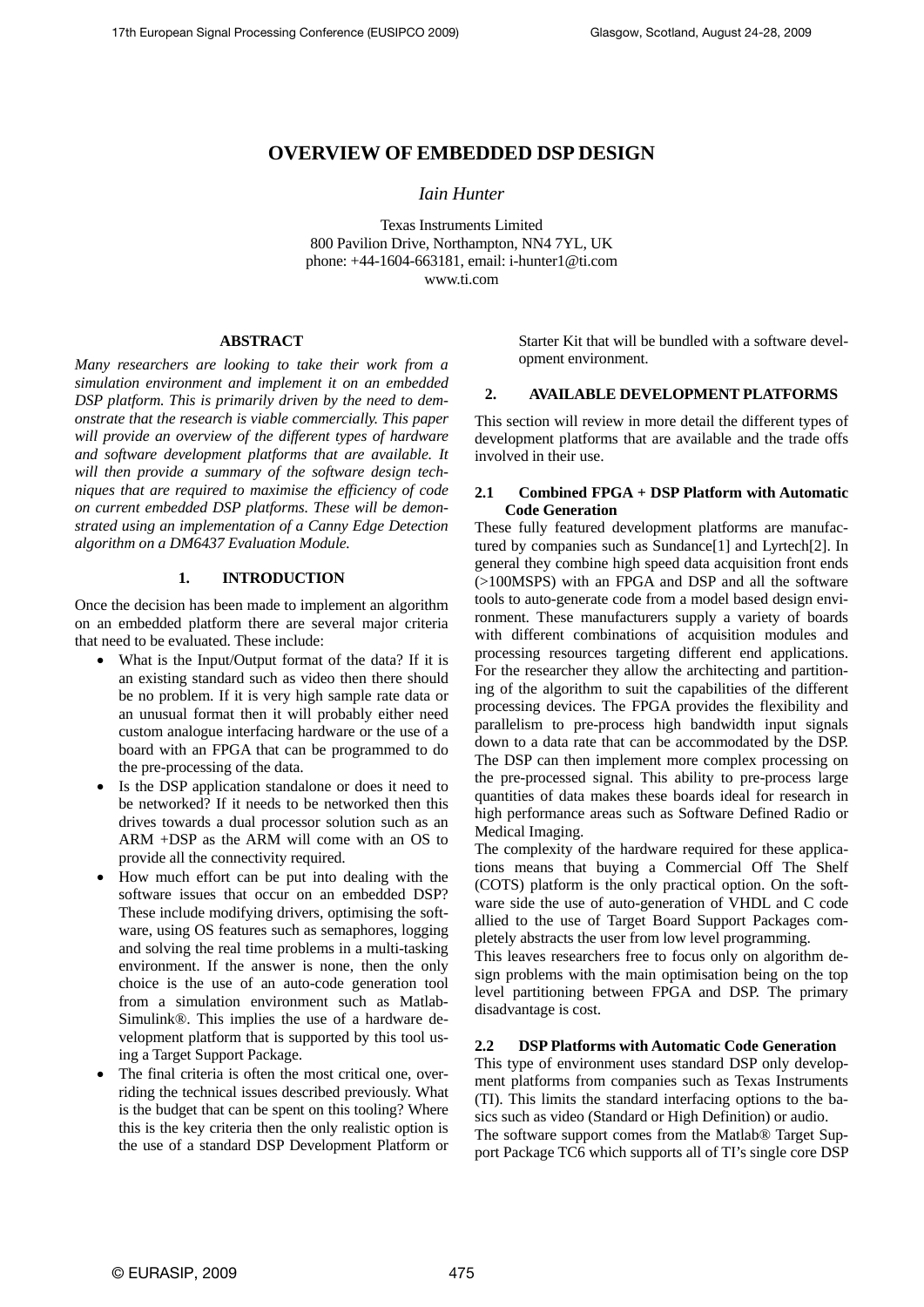C6000 development platforms. The DM6446 and DM6467 ARM+DSP boards are not supported, as the Target Support Package tools support only the DSP/BIOS Real Time Operating System (RTOS) environment and not the Linux on the ARM9.

The software flow involves the auto-generated algorithm code and appropriate board drivers being compiled within TI's Code Composer environment. This step allows the developer to manually intervene in the process to optimise the code, call other optimised library functions, use specific DSP/BIOS features such as semaphores or change driver code. This is of course also possible on the combined DSP and FPGA platforms described previously. This flexibility allows the developer to invest as little or as much time into the final optimisation stages as required.

The cost of the auto-generation tools buys the time saved in getting the initial system working. If it provides an acceptable performance then the code generation can be fully automatic. The tools are also able to integrate some optimised libraries for standard functions. The trade off for the auto-generation tools is that as more time is spent on manual software optimisations, the benefit of the quick development cycle that is being paid for is lost. These platforms are ideal for proof of concept projects that require a fast turnaround.

### **2.3 Traditional DSP Platforms**

This type of environment takes standard DSP development platforms and all the driver and example application software and then builds a system from the bottom up. The algorithm will be written from scratch in C with the translation from the initial simulation environment done manually.

As the automatic tool generation options do not cleanly support the ARM + DSP products such as DM6446/DM6467 or OMAP EValuation Modules (EVMs), this is the only real option on these platforms. The auto-generated DSP code could be packaged for use on these platforms but this would involve manual integration.

On some specific platforms such as TI's TAS3xxx Audio processors a free development environment called Pure-PathStudio integrates a Graphical interface for routing data between blocks and a traditional C code development environment for developing algorithms.

As developing code in C is the lowest cost approach, the reality is that this is the most common method used in research.

The rest of this paper will describe in detail the major optimisation techniques that are used on C64x+ devices and then provide example benchmarks using the Canny Edge Detection algorithm as an example. These techniques can be applied in the manual intervention stages in CCS on any of the platforms described here.

## **3. OPTIMISATION TECHNIQUES ON C6000 DSPS**

This section will summarise the major areas of optimisation that will significantly improve the performance of the code execution and take advantage of the architecture of the devices. There are two main core variations available now. The C64x+ core is a fixed point core and is found in the 64xx products. The C67x core is fixed and floating point and available in the TMS320C674x products.

### 3.1 **Optimising Code Execution**

The primary aim here is to minimise the number of instructions that are actually executed and to maximise the use of, and minimise the disruption to, the deep pipeline on the C64x+ cores. The recommendations on coding techniques that follow are general guidelines that are applicable to any code that is written.

### *3.1.1 Choosing the correct data type*

The majority of the platforms use DSPs with the fixed point C64x+ core. Frequently when algorithms are initially ported from a simulation environment the DSP code inherits the use of floating point variables. This is very inefficient as every mathematical operation has to be carried out with a function call to a floating point emulation library. In many cases the algorithm has no explicit requirements for floating point arithmetic, and in fact for video applications the raw data type is 8 bit integer. In these cases the simulation model should be coded in fixed point arithmetic so that all the fixed point implementation issues are managed before the code runs on an embedded DSP.

If an application really requires significant floating point operations it should be implemented on a C67x core.

#### *3.1.2 Understand software pipelining*

Understanding the principles of software pipelining is the key to writing code that makes the most of the C64x+ core. The C64x+ core consists of two banks of 4 processing units each with 32 registers as shown in Figure 1.



Figure 1 – C64x+ Core Architecture.

 The D units are primarily responsible for Data moves to and from memory, the S units for program flow, the M units for multiplication and L units for arithmetic operations.

The optimal efficiency for code is achieved when all 8 units have work to do every cycle. The way this can be achieved on typical DSP code is via software pipelining. This is illustrated in Figure 2 which shows a typical for() loop to imple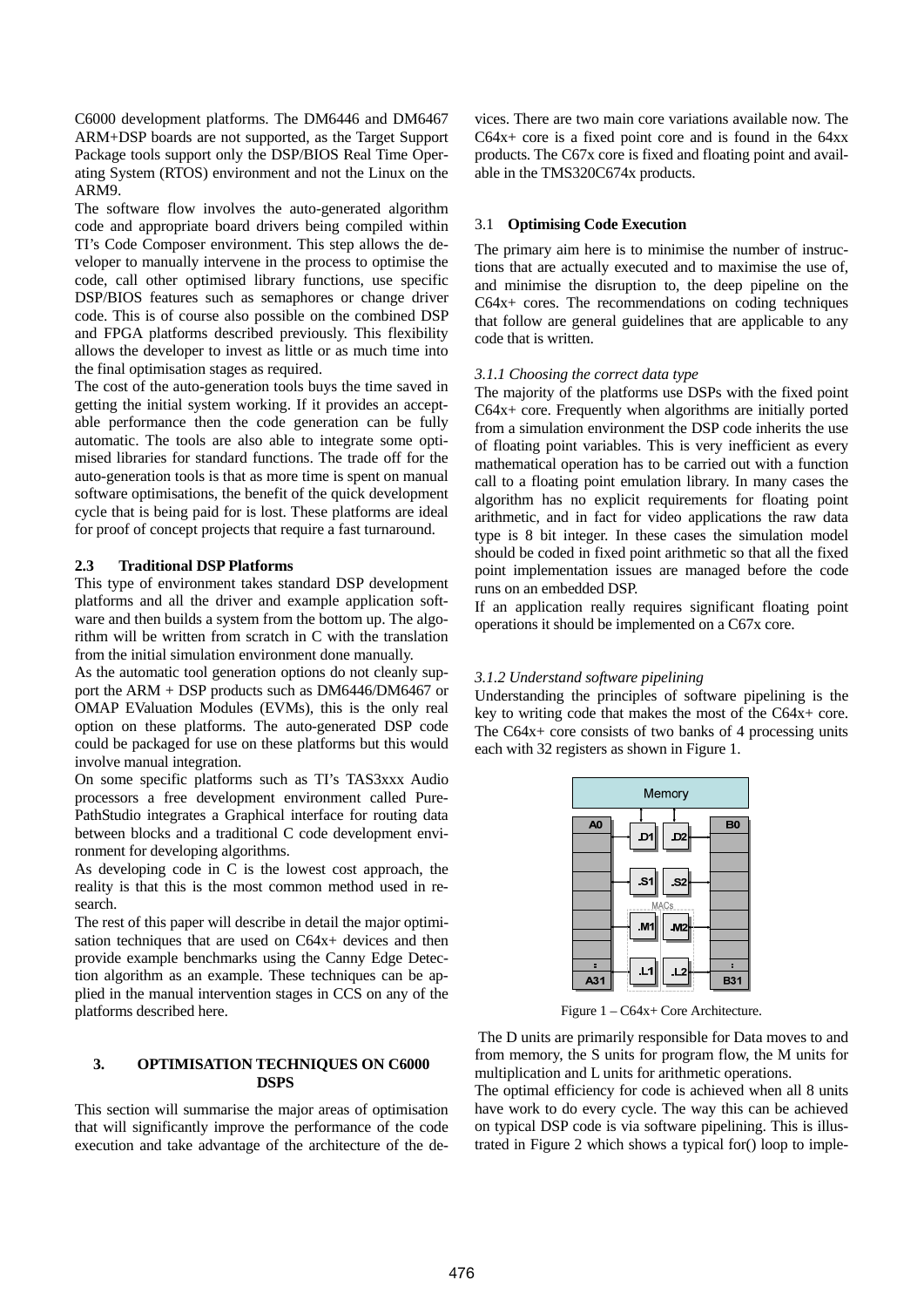ment a Sum of Products. This figure also shows a pseudo code implementation of the loop in the software pipeline. Each iteration of the loop involves a load of data from memory, a multiply, an add and loop control with a branch. In pseudo code it takes 4 cycles to implement a single iteration. Software pipelining takes advantage of the fact that in cycle 2 the L units are free to read in the data for the second iteration. Similarly, in cycle 3 the M unit is able to multiply the second iteration's data while the D units are loading the data for the third iteration. The fourth cycle is the first time that the pipeline is fully loaded.

## Load Mult Add B **short mac(short \*m, short \*n, int count) { for (i=0; i < count; i++) { sum += m[i] \* n[i]; }**  $i=0$ **C**vcle 1 2 3 4 5 6 7 8



Figure 2 – Software Pipelining

The goal is to write code that is in this fully loaded pipeline state for as much of the time as possible. This can be achieved by following some basic rules [3].

- The algorithm must be written in the form that the processing takes place in for() loops.
- Give the compiler as much information as possible about the loop and the data alignment used for data. The following Compiler Directive can be used to give the compiler details about the possible number of iterations in the loop.

#pragma MUST\_ITERATE()

In particular specifying the multiple parameter will enable the compiler to work out if it will be more efficient to unroll the loop so that each loop in the pipeline actually implements 2 or 4 etc iterations of the code.

The \_nassert() intrinsic can be used to tell the compiler the expected alignment of data pointers which allows it to optimise memory accesses.

- The loop should not contain function calls as these disable software pipelining. Note that the run time support library will implement a modulo (%) or divide (/) operation on fixed point variables and all floating point operations on a fixed point core with a function call.
- Use C instrinsics to access specific assembly language instructions cleanly from C. Instrinsics provide a method to take advantage of specific operations such as saturated arithmetic or Single Instruction Multiple Data (SIMD) packed instructions that have no equivalent in the C language.
- The basic unit of data size for an instruction is 32 bits which means that a single ADD instruction takes one cycle and three registers whether it is operating on two 8 bit, 16 bit or 32 bit values. The C64x+ core adds support for packed data which allow either 2 16 bit values or 4 8 bit values to be added in a single cycle with the ADD2 and ADD4 instructions respectively.
- Similarly a load of a single data operand takes one instruction whether it is 8 or 64 bits. So with 8 bit data the use of a 64 bit pointer in C will allow 8 consecutive 8 bit values to be read into registers in a single instruction. In many cases using the #pragma MUST ITERATE() directive and \_nassert() instrinsic will give the compiler enough information to optimise code with packed data operations.
- Where possible think laterally about how to implement an operation in a way that is easier for the processor to implement. As an example a modulo operation on a base that is a power of 2 such as,

*i = count % 256;* 

can be replaced by the more efficient

*i = count & 0xFF;* 

which will be implemented in a single instruction.

# 3.2 **Use Optimised libraries**

For many fundamental Signal Processing operations optimised libraries are available from TI that can be included in an algorithm. These include:

- DSPLIB [4] this provides operations such as filtering, correlation and FFTs as well as general vector and matrix operations.
- IMGLIB [5]– This provides basic image processing blocks such as filtering, thresholding, correlation, convolution and morphology with both C64x+ libraries and Matlab Simulink blocks available.
- VLib  $[6]$  This provides the basic image processing blocks required for Video Analytic applications.

# 3.3 **Optimising Data Accesses**

The other critical aspect to system design is optimising the algorithm's data memory accesses. On most C64x+ devices the core will be running two or three times faster than the large external DDR memory. As well as this difference in relative speed the memory interface and DDR designs introduce significant delays on the first data read in a sequence. This particularly impacts random data accesses as each read is then the first.

The C6000 devices design mitigates this performance impact through the use of a two level cache architecture. There will be a small L1 cache for data and programme that runs at the same speed as the core as well as a larger L2 cache that usually runs at half the core speed. Some of the L1 and L2 memory can also be configured as mapped memory which allows the core to directly access it as fast memory. The DM6437 can configure either 48 or 64kbytes of the 80kbytes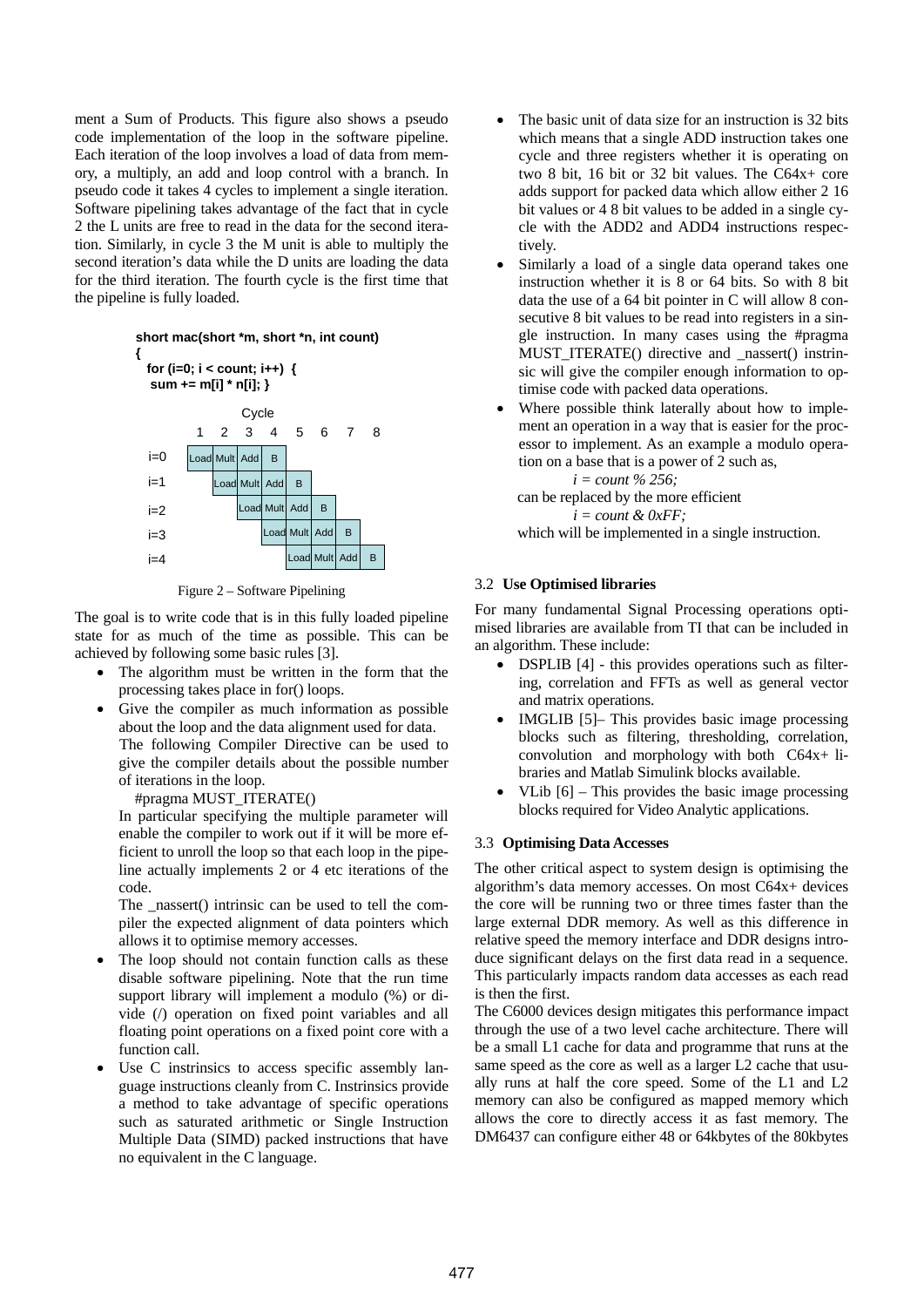of L1 memory to be mapped and between 0 and 128kbytes of the 128kbytes of L2 memory to be mapped.

#### 3.3.1 *Using the Cache*

On a DM6437 the default RTOS software initialisation will enable the maximum L1 and L2 caches. In this case the developer does not need to worry about memory access times as the caches hide the physical memory architecture. When the cache is being used the key optimisation is to ensure that data arrays are aligned on 128 byte boundaries to fit with the cache line lengths. This minimises the effect of cache misses. As an example a Canny Edge Detection application was built using the VLib[6] library on a DM6437 EVM. It captured PAL D1 images from a camera, implemented the Canny Edge Detection Filter and then displayed a D1 black and white edge D1 map on a display. The algorithm shown in Figure 3 illustrates the pre and post processing steps required to deal with 16 bit YUV data in the capture and display drivers and the conversion to 8 bit Luma data for the Edge Detection.



Figure 3 – Canny Edge Detection Algorithm

The timings of the individual blocks in the algorithm when using the cache to manage all data in external memory are given in Table 1. They show that with a total processing time of 46ms per frame for the Canny and 15ms per frame for the pre and post processing, it is possible to achieve a frame rate of 16 fps.

#### 3.3.2 *Using the available Internal Memory*

Some applications can slice up the input data into smaller discrete blocks which can be operated on independently. This processing of the data in slices can in most cases be more efficient that just using the caches. The reasons for this is that the small slices of data can be put into the L1 mapped RAM from external memory in a single Direct Memory Access (DMA) copy and then accessed by the core with no penalties or cache misses. The overall algorithm needs to be split up into the functions that can operate upon sliced data and those that can't because they need access to the entire data set. For

the Canny Edge detection algorithm the Gaussian Filtering, Gradient Calculations and non-Maximal Suppression blocks all operate upon discrete lines in the image and so can be sliced. Figure 4 shows the relationship between the number of lines in each of the data slices. In order to generate N lines of non-Maximally suppressed potential Canny edges, N+10 lines of raw image need to be used.



Figure 4 – Overlapping Slices in the Algorithm

On the DM6437 with 64kbytes of L1 mapped memory available the value of N=7 was used so that all the slices could exist in internal memory at the same time.

In order to use the slicing approach the algorithm is also responsible for using DMA channels to bring the N+10 raw image lines into memory, processing them and then storing the N lines of possible canny edges back to external memory. In addition it can optimise the use of DMA and core bandwidth by ensuring that where lines of data overlap between slices they are reused by the next slice. This ensures that each line of data is only fetched from external memory or calculated once.

The final stage of the Canny algorithm is Hysteresis thresholding. This function cannot be broken up into slices and so must use the cache to access full frames of data in external memory. As the sliced data is written back out to external memory the cache needs to be invalidated before the Hysteresis function is carried out to force the reloading of the valid data from external memory. The timings of each block using slicing are shown in Table 1.